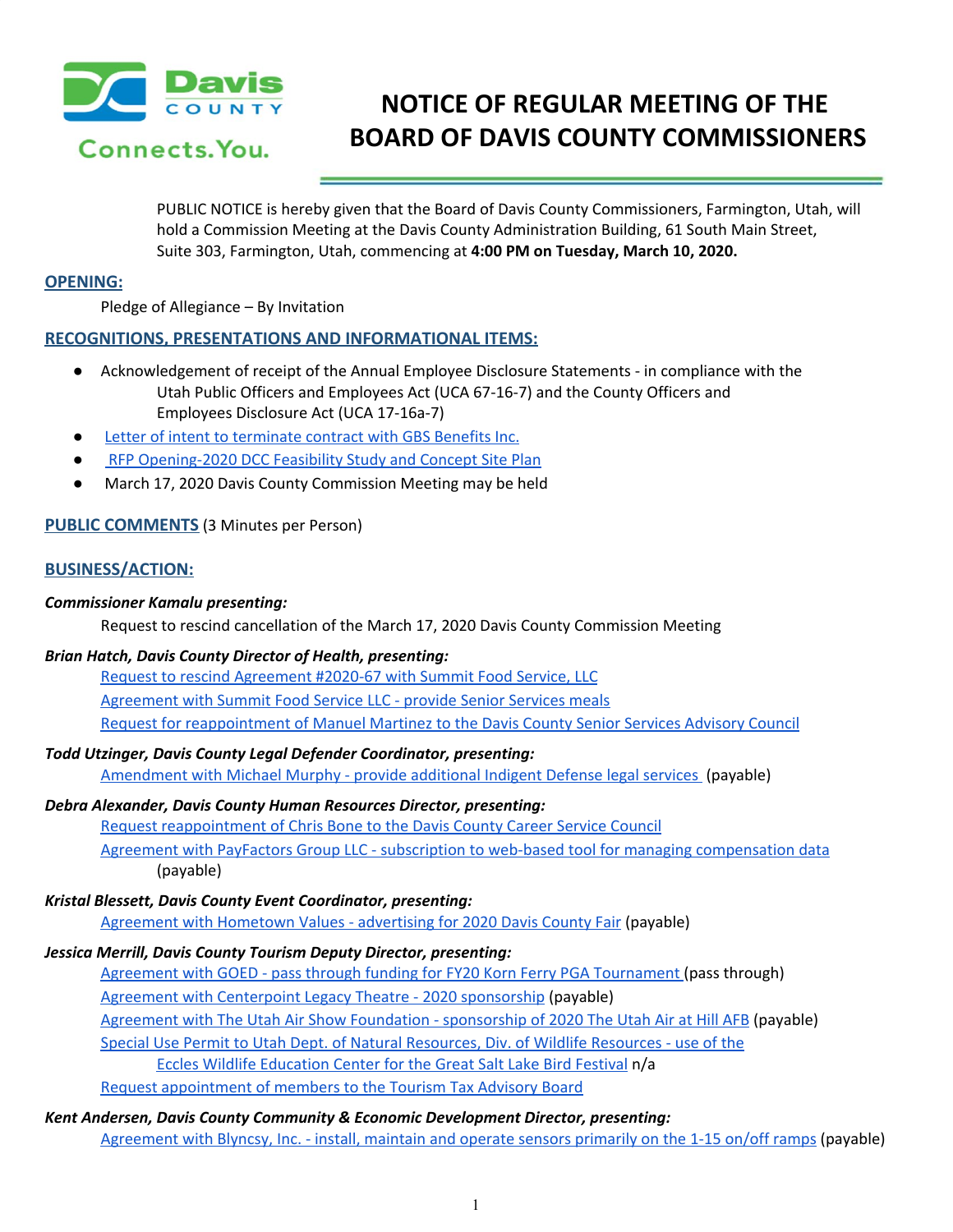# *Chief Deputy Susan Poulsen, Davis County Sheriff's Office, presenting:*

Ratify agreement with Utah Department of Corrections - provide for [incarceration](https://drive.google.com/a/co.davis.ut.us/file/d/13vLm_-i0ai1QY85-yhHjoMmqNx7bjehk/view?usp=drivesdk) of offenders specified by and under the jurisdiction of UDC at the Davis County Jail Training [Reimbursement](https://drive.google.com/a/co.davis.ut.us/file/d/17W5tvLcZxNYubc1udMjaJ8wEraJj4_vC/view?usp=drivesdk) Agreement with Colton Alvey - POST (receivable) [Agreement](https://drive.google.com/a/co.davis.ut.us/file/d/1NKpyXPypnTJTgASv_SEx49rJrFtFlha1/view?usp=drivesdk) with Syracuse City - Paramedic On-Board Services (receivable) Ratify agreement with Weber County - temporary [Correctional](https://drive.google.com/a/co.davis.ut.us/file/d/1yNTLpFeHl4wG7PcVo5APdEy97kQVZYqE/view?usp=drivesdk) Facility nursing services (receivable)

#### *Mark Langston, Davis County Information Services Director, presenting:*

Interlocal [Agreement](https://drive.google.com/a/co.davis.ut.us/file/d/1gQ3qsUDtlttphsXSrzBBPav3STNAYwa2/view?usp=drivesdk) with Box Elder County - 911 Shared Hosted System (receivable) Interlocal [Agreement](https://drive.google.com/a/co.davis.ut.us/file/d/1UdLRJA45psPEZj-Zb-wxc595bJ8JC3dj/view?usp=drivesdk) with Uintah County - 911 Shared Hosted System (receivable) [Agreement](https://drive.google.com/a/co.davis.ut.us/file/d/1P4zpr84LLdMx_T0UE3qDlLbXjNnvSdTb/view?usp=drivesdk) with Motorola Solutions, Inc. - API for Motorola FLEX product (n/a)

# *Chris Sanford, Davis County Library Director, presenting:*

[Summary](https://drive.google.com/a/co.davis.ut.us/file/d/1-lXyiS0z1M90sEChmimXYHv7LKK9qNxE/view?usp=drivesdk) list of donated materials (7) over \$50 - Davis County Library (receivable) [Summary](https://drive.google.com/a/co.davis.ut.us/file/d/1S1zehSoIiKgc8VsC8JSyzyTsX4O7hD3a/view?usp=drivesdk) List for contracts (15) under \$3,000 - Davis County Library (payables)

# *Mike Moake, Davis County Marketing and Events Coordinator, presenting:*

Agreement with [Intermountain](https://drive.google.com/a/co.davis.ut.us/file/d/1_VRXJe1YDZd8q606jDHYRh_PGtI7s6UR/view?usp=drivesdk) Region Porsche Club of America - rental space for timed course driving event (receivable)

[Agreement](https://drive.google.com/a/co.davis.ut.us/file/d/1nmfD4zAnNLYdz_0ZYMPOpEy15-o49ugV/view?usp=drivesdk) with Sports Car of America - rental space for timed course driving event (receivable)

Agreement with United Spirit Association - rental space for Cheer [Competition](https://drive.google.com/a/co.davis.ut.us/file/d/1iPu9XmhDEVbE0gF3x1fmVRcyIuU0sqMH/view?usp=drivesdk) (receivable)

Agreement with US Ballroom Foundation - rental space for ballroom dancing [competition](https://drive.google.com/a/co.davis.ut.us/file/d/1kNbVaWGB2XIZaH4TWNenhxXpC1g2DERY/view?usp=drivesdk) (receivable)

Agreement with USA Gymnastics World - rental space for men's regional gymnastic [championships](https://drive.google.com/a/co.davis.ut.us/file/d/1HtjrAhy6PyiwakDVF0gQIT1VngJY-Pn8/view?usp=drivesdk) (receivable)

[Agreement](https://drive.google.com/a/co.davis.ut.us/file/d/1R9UYttVvSe3i1xYWMxYQKTe27h_E2KPc/view?usp=drivesdk) with Utah Pigeon Club - rental space for Salt Lake Premier Pigeon Show (receivable)

#### *Dave Hansen, Davis County Legacy Events Center Director, presenting:*

Summary List of [agreements](https://drive.google.com/a/co.davis.ut.us/file/d/10z2Bpd-aZvrjJYsbRc-9NHg-BSrvWTJ0/view?usp=drivesdk) (17) as of February 25, 2020 - Davis County Legacy Events Center (receivables) [Agreement](https://drive.google.com/a/co.davis.ut.us/file/d/1u9vEkqwjZcSDL4fBbaeuxFsetb3pce7I/view?usp=drivesdk) with Utah State University Extension - rental space for horse shows (n/a)

#### *Tony Thompson, Davis County Property Manager, presenting:*

Authorize notice of sale of Davis County surplus real property known as part of Tax ID [08-076-0122](https://drive.google.com/a/co.davis.ut.us/file/d/1LJJUbZEd09B8py9DRzvzRE50zAtlm9fl/view?usp=drivesdk) to be published and accept Earnest Money Receipt and [agreement](https://drive.google.com/a/co.davis.ut.us/file/d/1LJJUbZEd09B8py9DRzvzRE50zAtlm9fl/view?usp=drivesdk) with Dominion Energy Utah (payable/receivable)

# *Jeff Oyler, Davis County Planning Manager, presenting:*

Statement of [Responsibility](https://drive.google.com/a/co.davis.ut.us/file/d/1rBvRgI6tjRZ3LoOtzf0YFiswwcPs32rX/view?usp=drivesdk) with the Utah Outdoor Recreation Grant application for the Bonneville Shoreline South [Project](https://drive.google.com/a/co.davis.ut.us/file/d/1rBvRgI6tjRZ3LoOtzf0YFiswwcPs32rX/view?usp=drivesdk)

Grant letter with Utah Office of Outdoor [Recreation](https://drive.google.com/a/co.davis.ut.us/file/d/1xEUEGT8pOB-PU8SMVB7aXAMmu6hN08Te/view?usp=drivesdk) stating money has been budgeted and approved to complete [Bonneville](https://drive.google.com/a/co.davis.ut.us/file/d/1xEUEGT8pOB-PU8SMVB7aXAMmu6hN08Te/view?usp=drivesdk) Shoreline Trail South Project

# **BOARD OF EQUALIZATION:**

[Property](https://drive.google.com/a/co.davis.ut.us/file/d/1XIpACjuXTjiOWLwt7UUYARMoq78L6byM/view?usp=drivesdk) Tax Register

#### **CONSENT ITEMS:**

- Check Registers
- Commission Meeting Minutes: Feb. 11, [2020](https://drive.google.com/a/co.davis.ut.us/file/d/1HyvEBlW-D2hJeg3r6I-EaprH76apvSV5/view?usp=drivesdk) and Feb. 18, 2020

#### **COMMISSIONER COMMENTS**